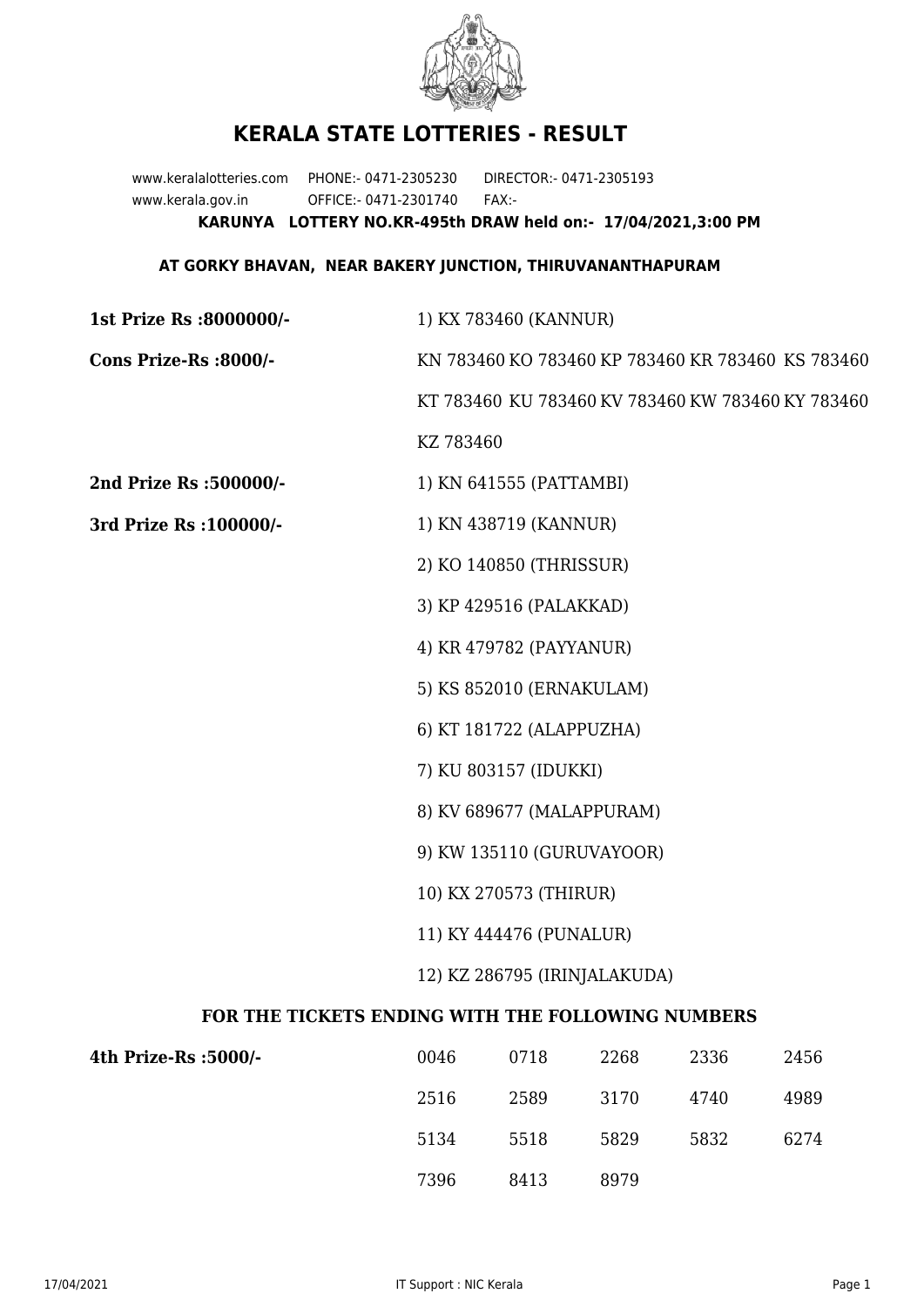| 5th Prize-Rs : 2000/- | 3099 | 3437 | 3778 | 5955 | 7923 |
|-----------------------|------|------|------|------|------|
|                       | 7967 | 9096 | 9214 | 9282 | 9829 |
| 6th Prize-Rs : 1000/- | 0454 | 1223 | 1592 | 1863 | 4811 |
|                       | 4955 | 5463 | 5485 | 5736 | 5985 |
|                       | 7038 | 7290 | 8318 | 9006 |      |
| 7th Prize-Rs :500/-   | 0003 | 0081 | 0118 | 0196 | 0273 |
|                       | 0290 | 0594 | 0877 | 0916 | 0962 |
|                       | 1178 | 1339 | 1457 | 1832 | 1951 |
|                       | 2027 | 2042 | 2155 | 2241 | 2300 |
|                       | 2381 | 2442 | 2470 | 2481 | 2706 |
|                       | 2868 | 2939 | 3019 | 3114 | 3221 |
|                       | 3253 | 3304 | 3319 | 3705 | 3888 |
|                       | 4076 | 4539 | 4633 | 4743 | 4780 |
|                       | 4854 | 4965 | 5074 | 5081 | 5224 |
|                       | 5389 | 5935 | 6083 | 6332 | 6422 |
|                       | 6588 | 6665 | 7062 | 7068 | 7142 |
|                       | 7325 | 7462 | 7595 | 7643 | 7705 |
|                       | 7769 | 7814 | 7819 | 7906 | 8065 |
|                       | 8201 | 8215 | 8295 | 8321 | 8475 |
|                       | 8676 | 8732 | 8749 | 9029 | 9054 |
|                       | 9285 | 9416 | 9532 | 9602 | 9826 |
| 8th Prize-Rs : 100/-  | 0244 | 0297 | 0302 | 0319 | 0351 |
|                       | 0368 | 0512 | 0688 | 0759 | 0767 |
|                       | 0807 | 0901 | 0974 | 0993 | 1226 |
|                       | 1265 | 1314 | 1374 | 1437 | 1447 |
|                       | 1492 | 1606 | 1714 | 1739 | 1902 |
|                       | 1994 | 2094 | 2119 | 2285 | 2289 |
|                       | 2396 | 2436 | 2520 | 2577 | 2600 |
|                       | 2612 | 2645 | 2647 | 2651 | 2660 |